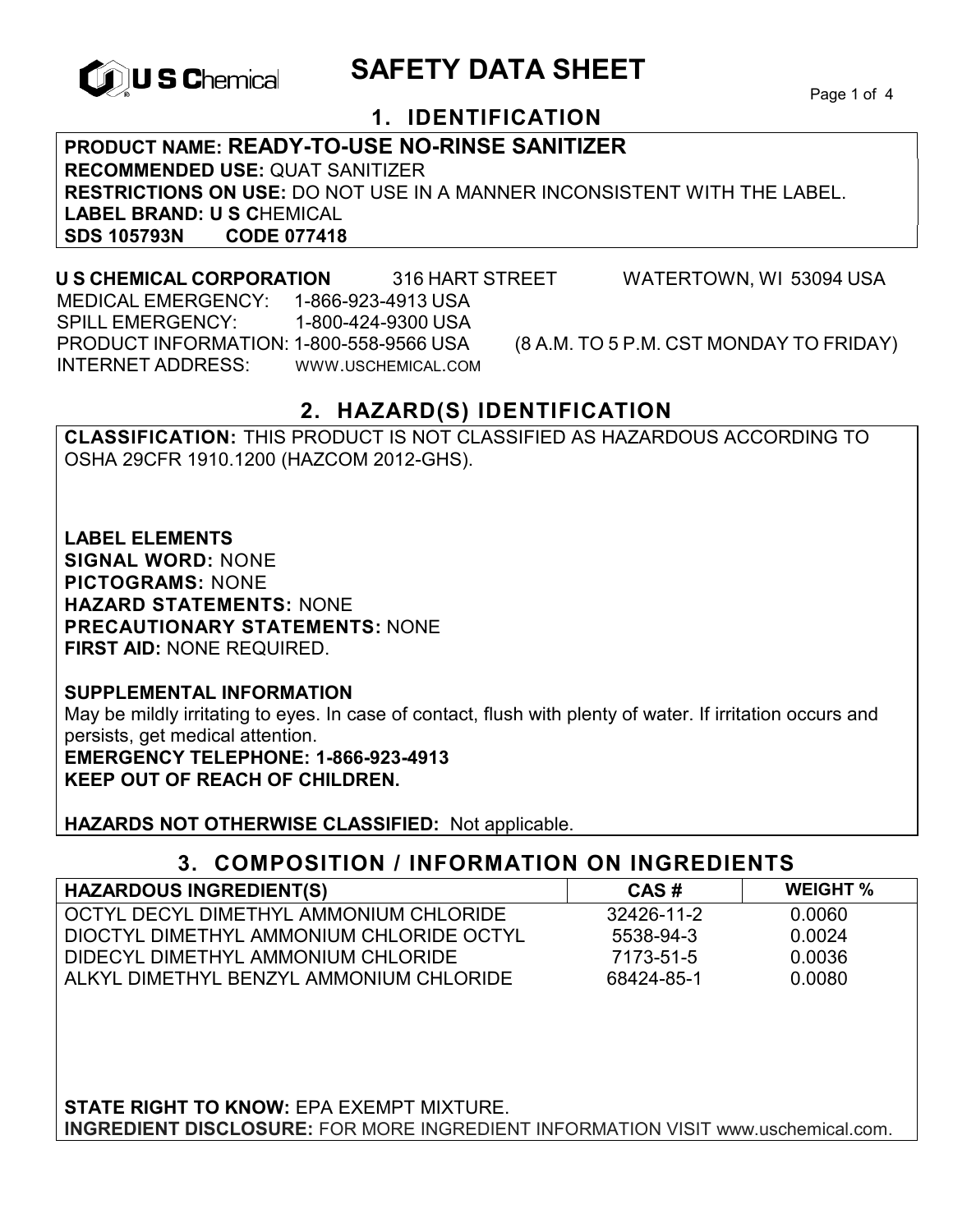## **READY-TO-USE NO-RINSE SANITIZER SDS 105793N**

## **4. FIRST-AID MEASURES** Page 2 of 4

**IF IN EYES:** FLUSH WITH PLENTY OF WATER. IF IRRITATION OCCURS AND PERSISTS, GET MEDICAL ATTENTION.

**IF ON SKIN:** FLUSH WITH PLENTY OF WATER. IF IRRITATION OCCURS AND PERSISTS, GET MEDICAL ATTENTION.

**IF SWALLOWED:** IF CONSCIOUS, DILUTE BY DRINKING UP TO A CUPFUL OF MILK OR WATER AS TOLERATED.

**IF INHALED:** NO SPECIFIC FIRST AID MEASURES ARE REQUIRED.

**EMERGENCY TELEPHONE: 1-866-923-4913** 

**MOST IMPORTANT SYMPTOMS / EFFECTS:** MAY BE MILDLY IRRITATING TO EYES. **MEDICAL CONDITIONS AGGRAVATED:** NONE KNOWN. **NOTE TO PHYSICIAN:** CALL 1-866-923-4913 FOR EXPOSURE MANAGEMENT ASSISTANCE.

## **5. FIRE-FIGHTING MEASURES**

**CHEMICAL HAZARDS:** NON-FLAMMABLE.

**COMBUSTION PRODUCT HAZARDS:** OXIDES OF CARBON AND OTHER FUMES. **METHODS:** SELECT EXTINGUISHER AND METHODS BASED ON FIRE SIZE AND TYPE. **EQUIPMENT:** WEAR SCBA AND FULL PROTECTIVE GEAR AS CONDITIONS WARRANT. **NFPA RATING:** HEALTH-1/FLAMMABILITY-0/ INSTABILITY-0/SPECIAL HAZARD-N.AP. **SUITABLE EXTINGUISHERS:** WATER, DRY CHEMICAL, CO2 OR FOAM SUITABLE FOR FIRE. **UNSUITABLE EXTINGUISHERS:** NO RESTRICTIONS BASED ON CHEMICAL HAZARDS.

## **6. ACCIDENTAL RELEASE MEASURES**

**PERSONAL PRECAUTIONS:** EVACUATE UNPROTECTED PERSONNEL FROM AREA. VENTILATE AREA IF NEEDED. BE CAREFUL NOT TO SLIP. WASH THOROUGHLY AFTER CLEAN-UP.

**ENVIRONMENTAL PRECAUTIONS:** PREVENT SPILL FROM ENTERING DRAIN, STORM SEWER OR SURFACE WATERWAY. PREVENT WATER AND SOIL CONTAMINATION. **CLEAN-UP METHODS:** SMALL SPILLS MAY BE WIPED UP AND RINSED WITH WATER. FOR LARGER SPILLS, DIKE TO CONTAIN. PUMP TO LABELED CONTAINER OR ABSORB SPILLAGE AND SCOOP UP WITH INERT ABSORBENT MATERIAL. AFTER SPILL COLLECTION, RINSE AREA WITH WATER AND FOLLOW WITH NORMAL CLEAN-UP PROCEDURES.

## **7. HANDLING AND STORAGE**

**HANDLING:** FOLLOW ALL LABEL DIRECTIONS. INSTRUCT PERSONNEL ABOUT PROPER USE, HAZARDS, PRECAUTIONS, AND FIRST AID MEASURES. AVOID CONTACT WITH EYES, SKIN AND CLOTHING. TAKE OFF CONTAMINATED CLOTHING AND WASH IT BEFORE REUSE. DO NOT TASTE OR SWALLOW. PRODUCT RESIDUE MAY REMAIN ON OR IN EMPTY CONTAINERS. HANDLE CAREFULLY TO AVOID DAMAGING CONTAINER.

**STORAGE:** KEEP CONTAINER CLOSED WHEN NOT IN USE. STORAGE AT AMBIENT TEMPERATURES IN A DRY AREA OUT OF DIRECT SUNLIGHT. PROTECT FROM FREEZING. ROTATE STOCK REGULARLY. KEEP AWAY FROM FOOD AND DRINK. KEEP OUT OF REACH OF CHILDREN.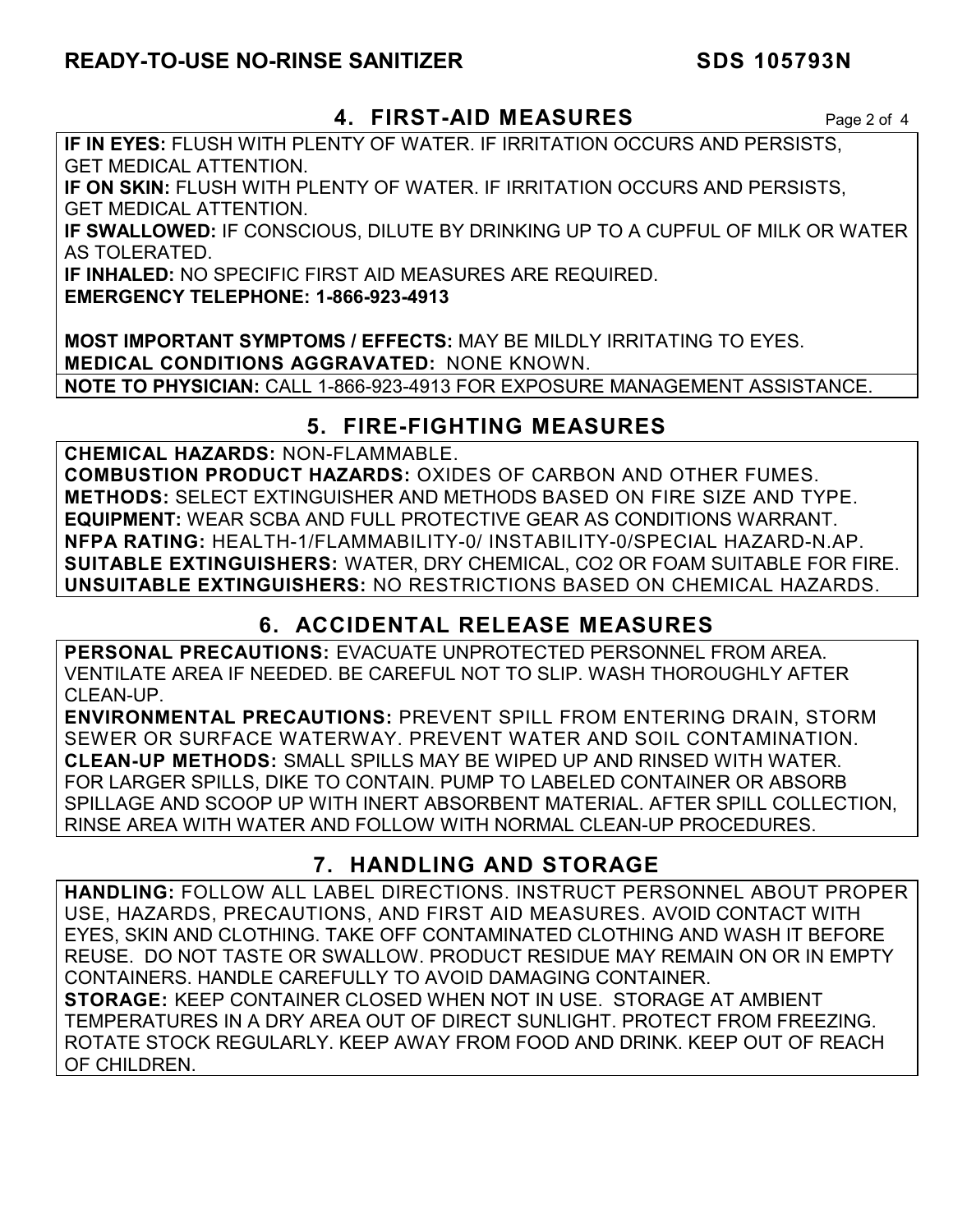## **READY-TO-USE NO-RINSE SANITIZER SDS 105793N 8. EXPOSURE CONTROLS / PERSONAL PROTECTION** Page 3 of 4

**EXPOSURE LIMITS: EXPOSURE LIMITS:** OCTYL DECYL DIMETHYL AMMONIUM CHLORIDE=NONE DIOCTYL DIMETHYL AMMONIUM CHLORIDE OCTYL = NONE DIDECYL DIMETHYL AMMONIUM CHLORIDE = NONE ALKYL DIMETHYL BENZYL AMMONIUM CHLORIDE = NONE **ENGINEERING CONTROLS:** GENERAL ROOM VENTILATION IS ADEQUATE.

#### **PERSONAL PROTECTION**

**EYES:** PROTECTIVE EQUIPMENT NOT REQUIRED WITH NORMAL USE. **HANDS:** PROTECTIVE EQUIPMENT NOT REQUIRED WITH NORMAL USE. **RESPIRATORY:** PROTECTIVE EQUIPMENT NOT REQUIRED WITH NORMAL USE. **FEET:** PROTECTIVE EQUIPMENT NOT REQUIRED WITH NORMAL USE. **BODY:** PROTECTIVE EQUIPMENT NOT REQUIRED WITH NORMAL USE. **HYGIENE MEASURES:** HANDLE IN ACCORDANCE WITH GOOD INDUSTRIAL HYGIENE AND SAFETY PRACTICE.

## **9. PHYSICAL AND CHEMICAL PROPERTIES**

| APPEARANCE: LIGHT ORANGE LIQUID        | <b>AUTO-IGNITION TEMPERATURE: N.AV.</b>    |
|----------------------------------------|--------------------------------------------|
| <b>ODOR: NONE</b>                      | DECOMPOSITION TEMPERATURE: N.AV.           |
| pH CONCENTRATE: N.AP.                  | <b>EXPLOSIVE LIMITS (LEL/UEL): NONE</b>    |
| pH READY-TO-USE: 10.2                  | <b>EVAPORATION RATE: N.AV.</b>             |
| pH @ USE DILUTION: N.AP.               | FLAMMABILITY (SOLID, GAS): N.AP.           |
| <b>PHYSICAL STATE: LIQUID</b>          | <b>FLASH POINT: NONE</b>                   |
| <b>RELATIVE DENSITY (WATER): 1.000</b> | INITIAL BOILING POINT/RANGE: N.AV.         |
| <b>SOLUBILITY (WATER): COMPLETE</b>    | <b>MELTING POINT/FREEZING POINT: N.AV.</b> |
| VAPOR PRESSURE: N.AV.                  | <b>ODOR THRESHOLD: N.AV.</b>               |
| VAPOR DENSITY: N. AV.                  | PARTITION COEFF. (N-OCTANOL/WATER): N.AV.  |
| <b>VISCOSITY: NON-VISCOUS</b>          | <b>OTHER: N.AV.</b>                        |

## **10. STABILITY AND REACTIVITY**

**REACTIVITY:** NO HAZARD.

**CHEMICAL STABILITY:** STABLE.

**POSSIBILITY OF HAZARDOUS REACTIONS:** NONE KNOWN. WILL NOT POLYMERIZE. **CONDITIONS TO AVOID:** TEMPERATURES BELOW 35°F (1.6°C) OR ABOVE 120°F (49°C). **MATERIALS TO AVOID:** DIRECT MIXING WITH OTHER CHEMICALS. MIX ONLY WITH WATER. **HAZARDOUS DECOMPOSITION PRODUCTS:** NONE UNDER NORMAL CONDITIONS.

## **11. TOXICOLOGICAL INFORMATION**

**ROUTES OF EXPOSURE:** EYES, SKIN, INGESTION, INHALATION. **INFORMATION ON ROUTES OF EXPOSURE:** LC50/LD50 DATA NOT AVAILABLE ON MIXTURE. **ACUTE EFFECTS /SYMPTOMS**

 **EYES:** MAY BE MILDLY IRRITATING TO EYES.

**SKIN:** UNLIKELY TO BE AN IRRITANT IN NORMAL USE.

**INGESTION:** MAY CAUSE IRRITATION, NAUSEA, VOMITING AND DIARRHEA.

**INHALATION:** NO ADVERSE EFFECTS EXPECTED.

**CHRONIC / OTHER EFFECTS:** NO REPORTABLE GERM CELL MUTAGENS, SKIN SENSITIZERS, RESPIRATORY SENSITIZERS, REPRODUCTIVE TOXINS OR ASPIRATION HAZARDS.

**SPECIFIC TARGET ORGANS (SINGLE/REPEATED):** NONE KNOWN.

**NUMERICAL MEASURES OF TOXICITY:** ACUTE ORAL LD50 (RAT) = ABOVE 2000 MG / KG ACUTE DERMAL LD50 (RABBIT) = ABOVE 2000 MG / KG

**CARCINOGENS:** NO REPORTABLE ACGIH, IARC, NTP, OR OSHA CARCINOGENS.